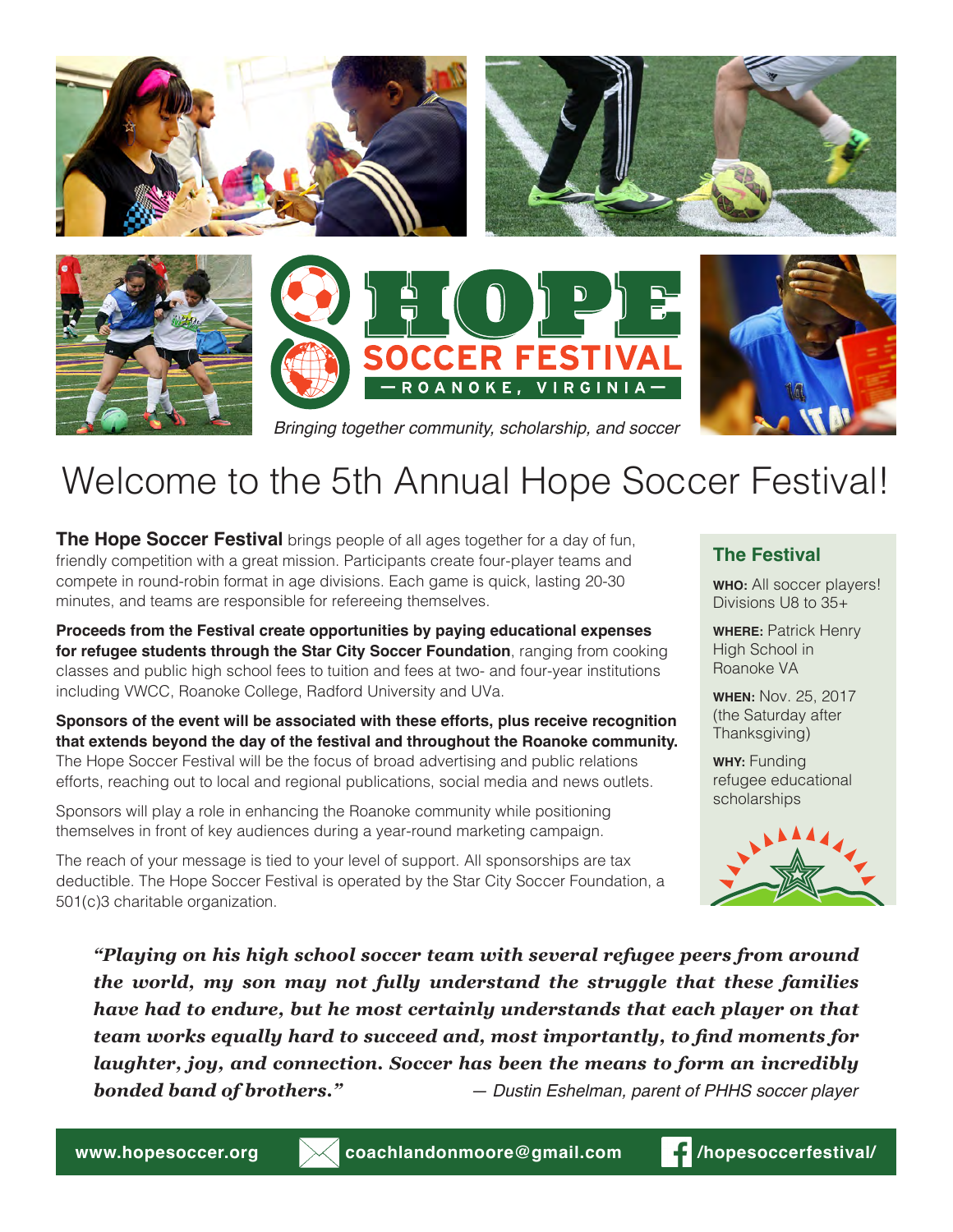



*"It was extremely difficult starting a new life. School was difficult because I did not go to school in my country [Liberia]. The first time I ever stepped in a classroom was in ninth grade at William Fleming. Being in a classroom was new, but we gladly accept the challenge."*

> *— Nathaniel Scere, refugee and student athlete at Tusculum College*

### **Did You Know?**

#### **The United Nations Refugee Agency defines a refugee as: "someone who has been forced to flee his or her country because of persecution, war, or violence."**

Lack of access to quality educational opportunities, particularly for refugee children, is a primary barrier for refugee families as they work to develop a new and resilient life in the United States. The U.S. Department of State's Reception and Placement program only provides financial assistance for three months. As such, state, local and private programs are necessary in order to provide ongoing support past that three-month period.

- Approximately **200-300 refugees** are initially resettled each year in Roanoke, Virginia. This is almost 2% of the total amount of refugees resettled in the country this year and 8.4% of the Virginia population.
- Statistics collected in the Roanoke Valley indicate that more than 85% of workingage refugees resettled since 2013 are currently employed, paying taxes, and earning money to pay rent and bills. Almost 50% of working-age refugees become employed within 90 days and more than 75% become employed within six months from the date of arrival.
- Since the mid-1970s, Roanoke has welcomed over 7,000 refugees. In 2017, Roanoke expects to resettle refugees from 27 countries including: Rwanda, Afghanistan, Syria, Vietnam, Laos, Somalia, Ukraine, Cuba, Ethiopia, Sierra Leone, Liberia, Haiti, Tanzania, Nepal, Kosovo, Burundi, and Bosnia-Herzegovina.
- The **Roanoke Valley is home to over 100 nationalities**, many of whom initially arrived in this country as refugees. This makes Roanoke one of the most diverse small cities in the Southern United States.
- The Bhutanese constitute one of the largest refugee populations in Roanoke. Statistics indicate that 65% of Roanoke's Bhutanese refugee families own their homes.

*Sources: The majority of data shown here was compiled by students from 2017 Roanoke Refugee Summer Lab, Virginia Tech and Hollins University. Additional data provided by Commonwealth Catholic Charities.*

*"I arrived to Roanoke in 1995 at the age of 14 as a refugee from Bosnia and Herzegovina. The struggle to understand the language, make friends and assist my mother and father in their daily activities was common in the early years. I attended William Fleming High School and managed to complete my higher education goals at VWCC and Radford University, earning an M.S. in Communication in 2010. ... The reason I do this is because I needed these resources, particularly mentorship, when I was in their position. The assistance provided by the Star City Soccer Foundation can make a huge difference for refugee students."*

*— refugee Elvir Berbic, Student Affairs Manager at Virginia Tech Carilion School of Medicine and founder of VWCC Refugee Annual Scholarship*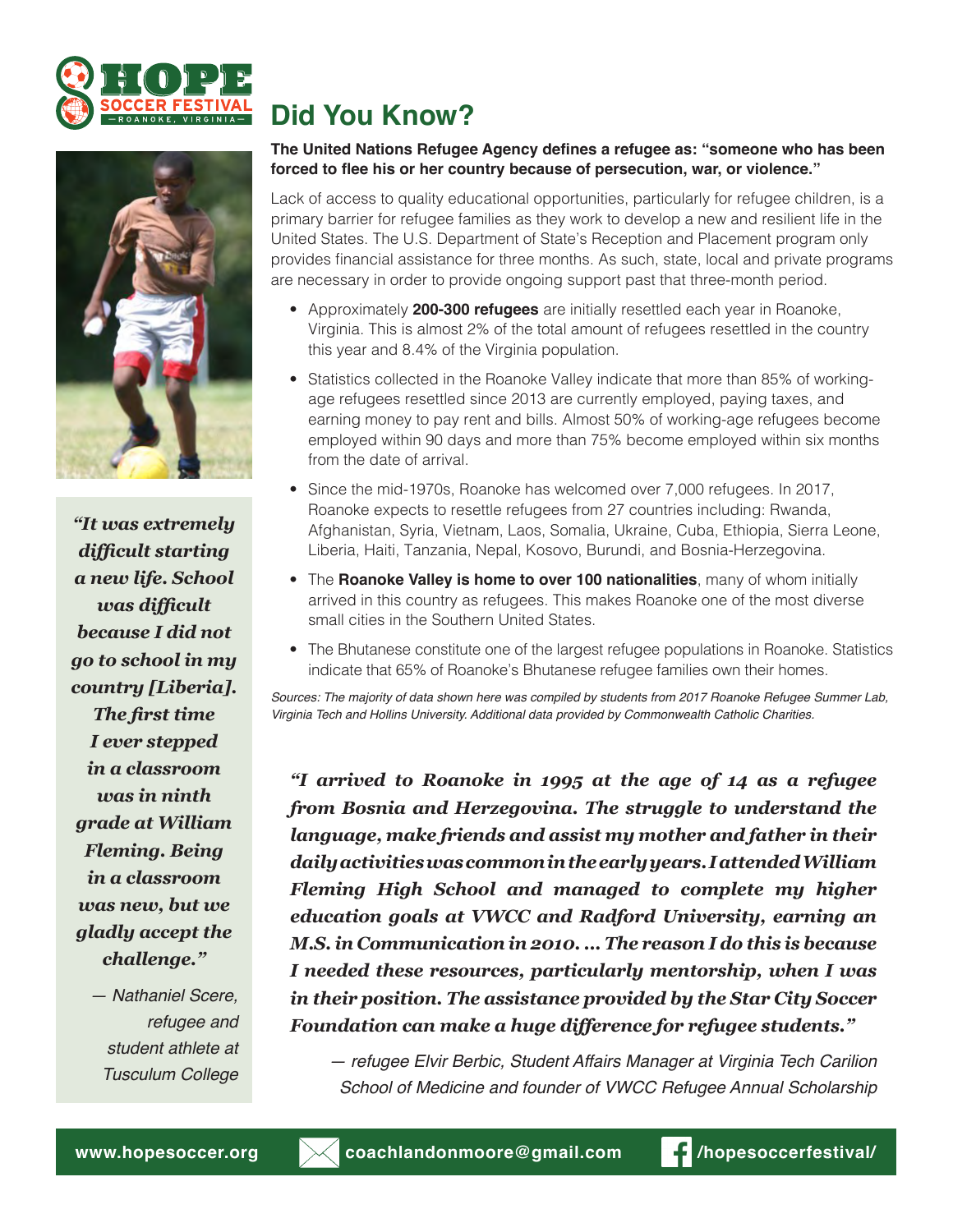## **How Your Scholarship Helps**

Your generous support allows local refugee students to further their education as they build a new life in the Roanoke Valley. Education is a crucial component of the transition that refugees make as they go from a refugee camp to becoming members of our local community. Your donation helps pay for expenses such as:

| Play in soccer festival and feel empowered by helping other refugee students     |           |  |  |
|----------------------------------------------------------------------------------|-----------|--|--|
| PSAT/ACT/SAT registration and test fees                                          | \$25-\$90 |  |  |
| Monthly tuition for West End Center for Youth, tutoring, and afterschool care    | \$60      |  |  |
| Roanoke City high school student fees                                            | \$85      |  |  |
| Roanoke City high school student fees - Senior year                              | \$105     |  |  |
| College books per semester (estimated)                                           | \$500     |  |  |
| Virginia Western Community College one class (3 credit hours)                    | \$525     |  |  |
| Roanoke College tuition and activity fee as part-time student (full unit credit) | \$2,025   |  |  |
| Virginia Western Community College tuition per semester (15 credit hours)        | \$2,600   |  |  |
| Radford University tuition, fees, room, and meals per semester (full-time)       | \$9,930   |  |  |
| University of Virginia tuition, fees, room, and meals per year                   |           |  |  |
| Roanoke College tuition, fees, room, and meals per semester                      |           |  |  |







*"The Foundation helped me with costs such as books, and registration fees every semester. The Star City Soccer Foundation also helped my siblings to continue their school and the after school program. The Foundation was able to help with the cost and other activities fees such as camps, etc."*

*— Stephano Claude, refugee and graduate of Roanoke College*

*"When I came to this country, education was part of my goals. Now that I have graduated from Roanoke College with a bachelor's degree, I would like to thank the Star City Soccer Foundation for helping me achieve my goal. It was an honor to attend Roanoke College." — refugee Stephano Claude, now a four-year college grad*